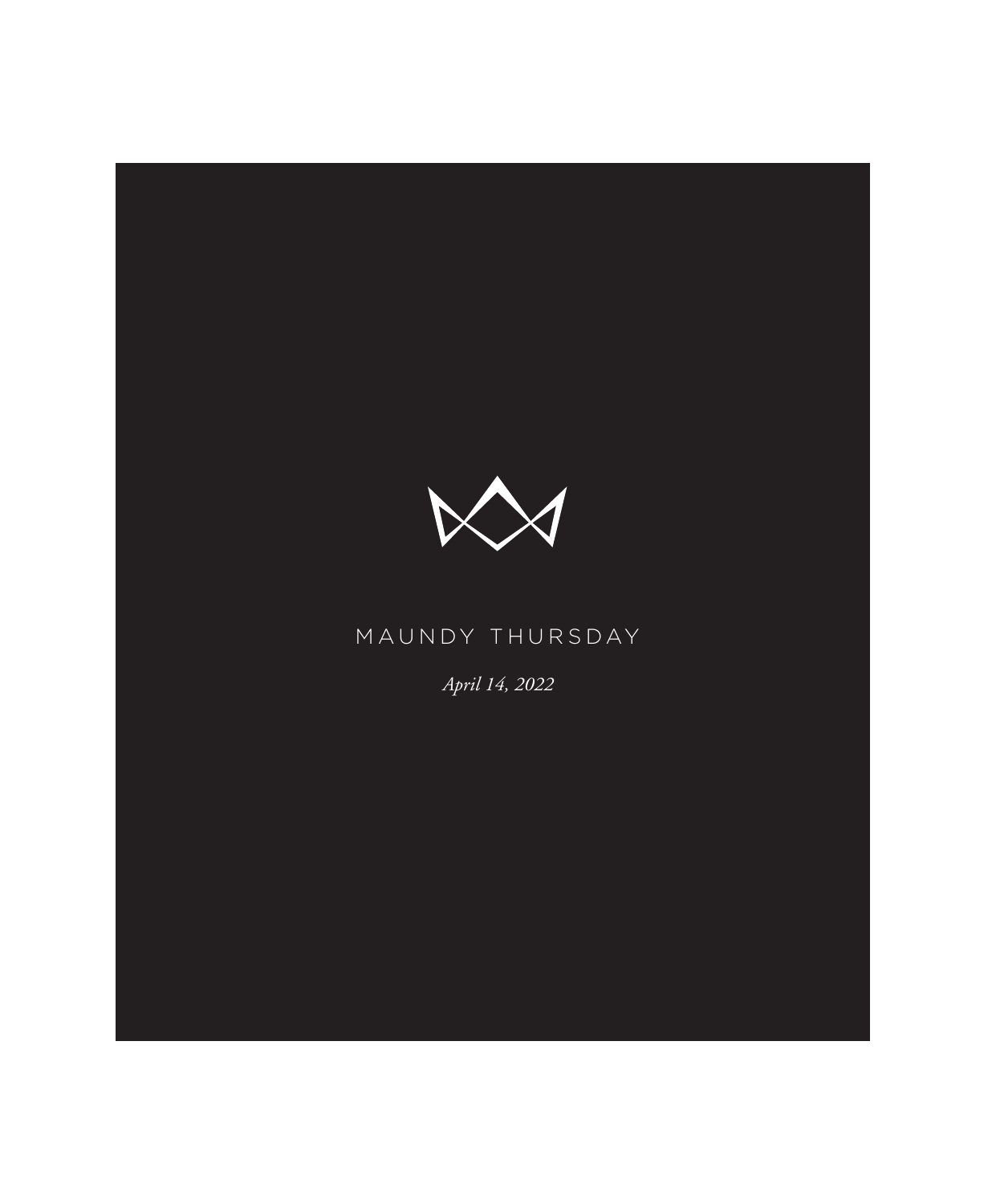#### *Welcome to Mercy Presbyterian Church*

Thank you for joining us in worship today. If you are visiting with us, we are delighted that you have chosen to be with us and our desire is to be a blessing to you. Our prayer is that God will transform our lives and enable us to live for His glory and the good of the world. We would love to get to know you better and answer any questions you may have. Please share your information with us by emailing us at church@mercydallas.com.

#### *Parents of Young Children*

We believe the church is for all people, young and old, and want Mercy to be a church where children are seen, heard, and loved. We invite you to involve your children in our service, help them understand what is going on, sing the songs with you, and participate in worship. Children learn how to worship by imitating you. We say and sing parts of our worship service every week in order to help our young children to participate. Children's bulletins with coloring activities are available by the door to the sanctuary. Nursery is also available for babies and toddlers.

#### *About Maundy Thursday*

This service historically commemorates the events which happened in the Upper Room: the washing of the disciples' feet, the new commandment, and the institution of the Lord's Supper. "Maundy" is derived from the Latin phrase "Mandatum Novum," referring to the "new commandment" Jesus gave at the Last Supper for His disciples to love one another.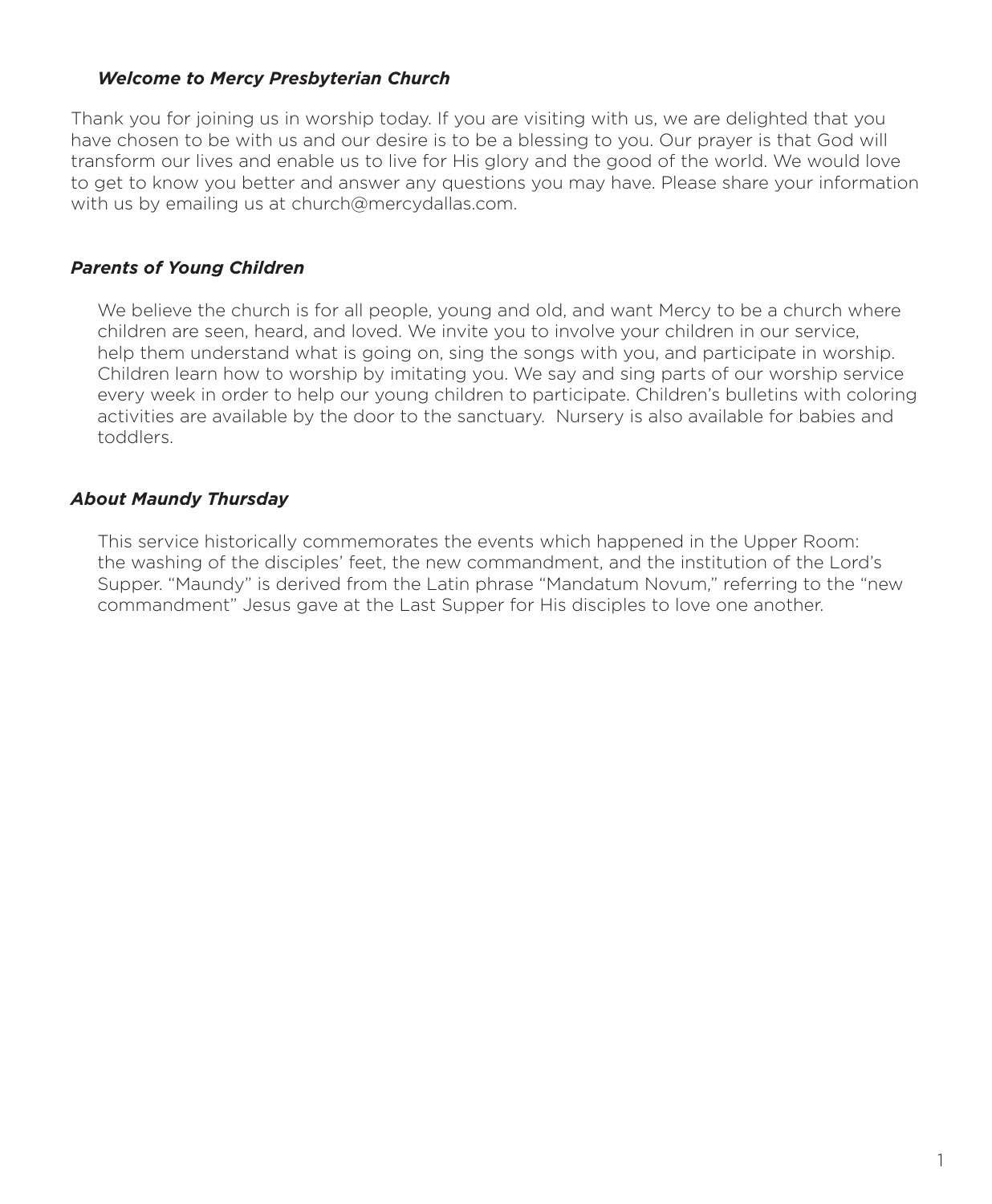

### ORDER OF WORSHIP

MAUNDY THURSDAY | April 14, 2022

#### WELCOME

CALL TO WORSHIP | *God invites us into His presence to worship Him*

## *From Psalm 24*

I will bless the LORD at all times; his praise shall continually be in my mouth.

## My soul makes its boast in the LORD; let the humble hear and be glad.

Oh, taste and see that the LORD is good! Blessed is the man who takes refuge in him!

## Oh, magnify the LORD with me, and let us exalt his name together!

INVOCATION | *We pray for God's presence, power and blessing in worship*

DOXOLOGY | *(Glory Words) We praise the Triune God*

Praise God from whom all blessings flow; Praise him, all creatures here below; Praise him above, ye heav'nly host; Praise Father, Son, and Holy Ghost. Amen.

### THE FIRST LESSON | JESUS WASHES THE DISCIPLES' FEET

*John 13:1-20* 

Now before the Feast of the Passover, when Jesus knew that his hour had come to depart out of this world to the Father, having loved his own who were in the world, he loved them to the end. 2During supper, when the devil had already put it into the heart of Judas Iscariot, Simon's son, to betray him, 3Jesus, knowing that the Father had given all things into his hands, and that he had come from God and was going back to God, <sup>4</sup>rose from supper. He laid aside his outer garments, and taking a towel, tied it around his waist. <sup>5</sup>Then he poured water into a basin and began to wash the disciples'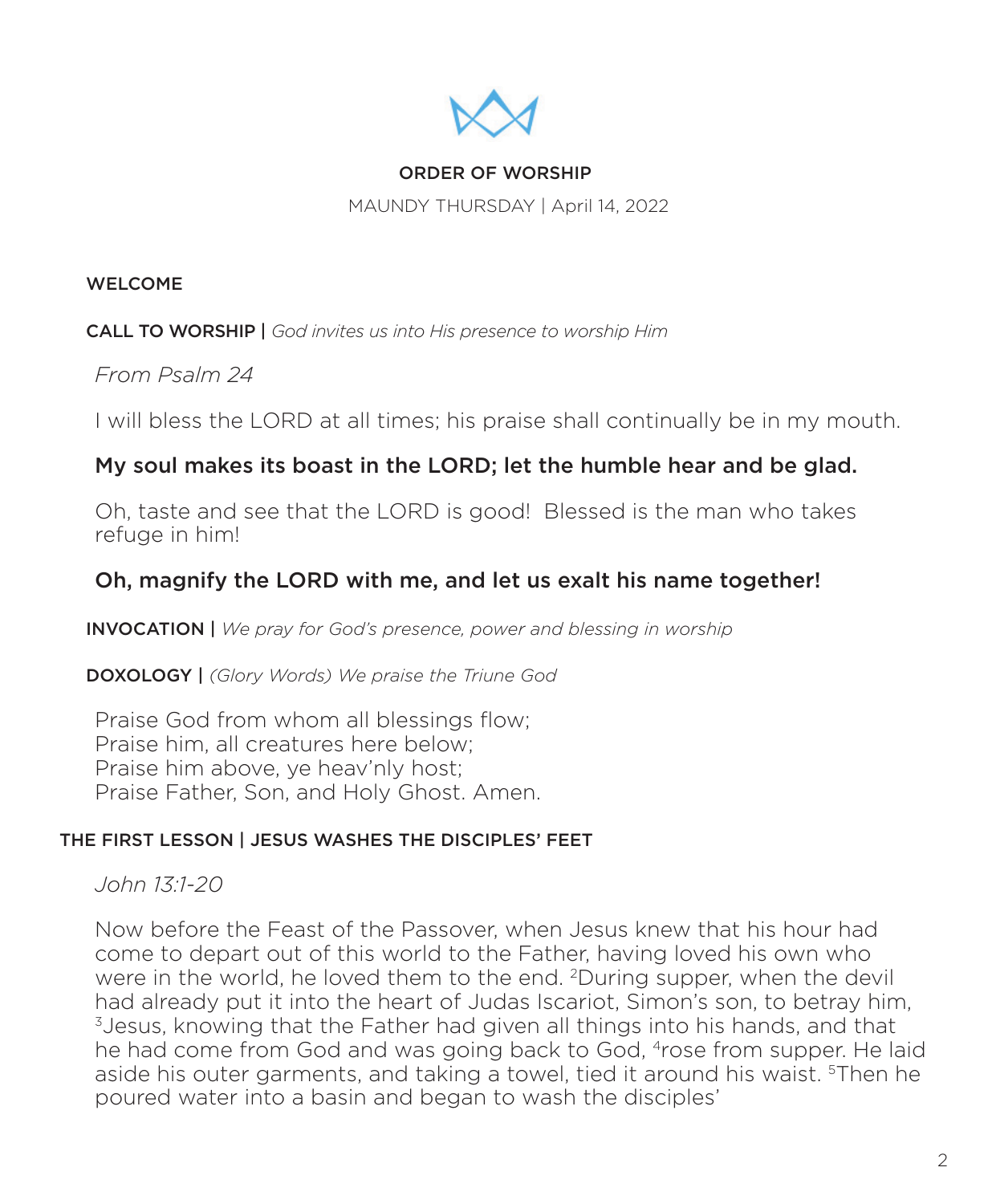feet and to wipe them with the towel that was wrapped around him. <sup>6</sup>He came to Simon Peter, who said to him, "Lord, do you wash my feet?" 7Jesus answered him, "What I am doing you do not understand now, but afterward you will understand." <sup>8</sup>Peter said to him, "You shall never wash my feet." Jesus answered him, "If I do not wash you, you have no share with me." 9Simon Peter said to him, "Lord, not my feet only but also my hands and my head!" <sup>10</sup> Jesus said to him, "The one who has bathed does not need to wash, except for his feet, but is completely clean. And you are clean, but not every one of you." 11For he knew who was to betray him; that was why he said, "Not all of you are clean." 12When he had washed their feet and put on his outer garments and resumed his place, he said to them, "Do you understand what I have done to you? <sup>13</sup> You call me Teacher and Lord, and you are right, for so I am. 14If I then, your Lord and Teacher, have washed your feet, you also ought to wash one another's feet. <sup>15</sup>For I have given you an example, that you also should do just as I have done to you. <sup>16</sup>Truly, truly, I say to you, a servant is not greater than his master, nor is a messenger greater than the one who sent him. 17If you know these things, blessed are you if you do them. <sup>18</sup>I am not speaking of all of you; I know whom I have chosen. But the Scripture will be fulfilled, 'He who ate my bread has lifted his heel against me.' 19I am telling you this now, before it takes place, that when it does take place you may believe that I am he. <sup>20</sup>Truly, truly, I say to you, whoever receives the one I send receives me, and whoever receives me receives the one who sent me."

The Word of the Lord. **Thanks be to God.**

## *O the Deep, Deep Love of Jesus*

*Words by Samuel Trevor Francis* | *Traditional Welsh Melody* | *Public Domain*

O the deep, deep love of Jesus, vast, unmeasured, boundless, free! Rolling as a mighty ocean, in its fullness over me! Underneath me, all around me, is the current of Thy love Leading onward, leading homeward, to Thy glorious rest above!

O the deep, deep love of Jesus, spread His praise from shore to shore! How He loveth, ever loveth, changeth never, nevermore! How He watches o'er His loved ones, died to call them all His own; How for them He intercedeth, watcheth o'er them from the throne!

O the deep, deep love of Jesus, love of every love the best! 'Tis an ocean vast of blessing, 'tis a haven sweet of rest! O the deep, deep love of Jesus, 'tis a heaven of heavens to me; And it lifts me up to glory, for it lifts me up to Thee!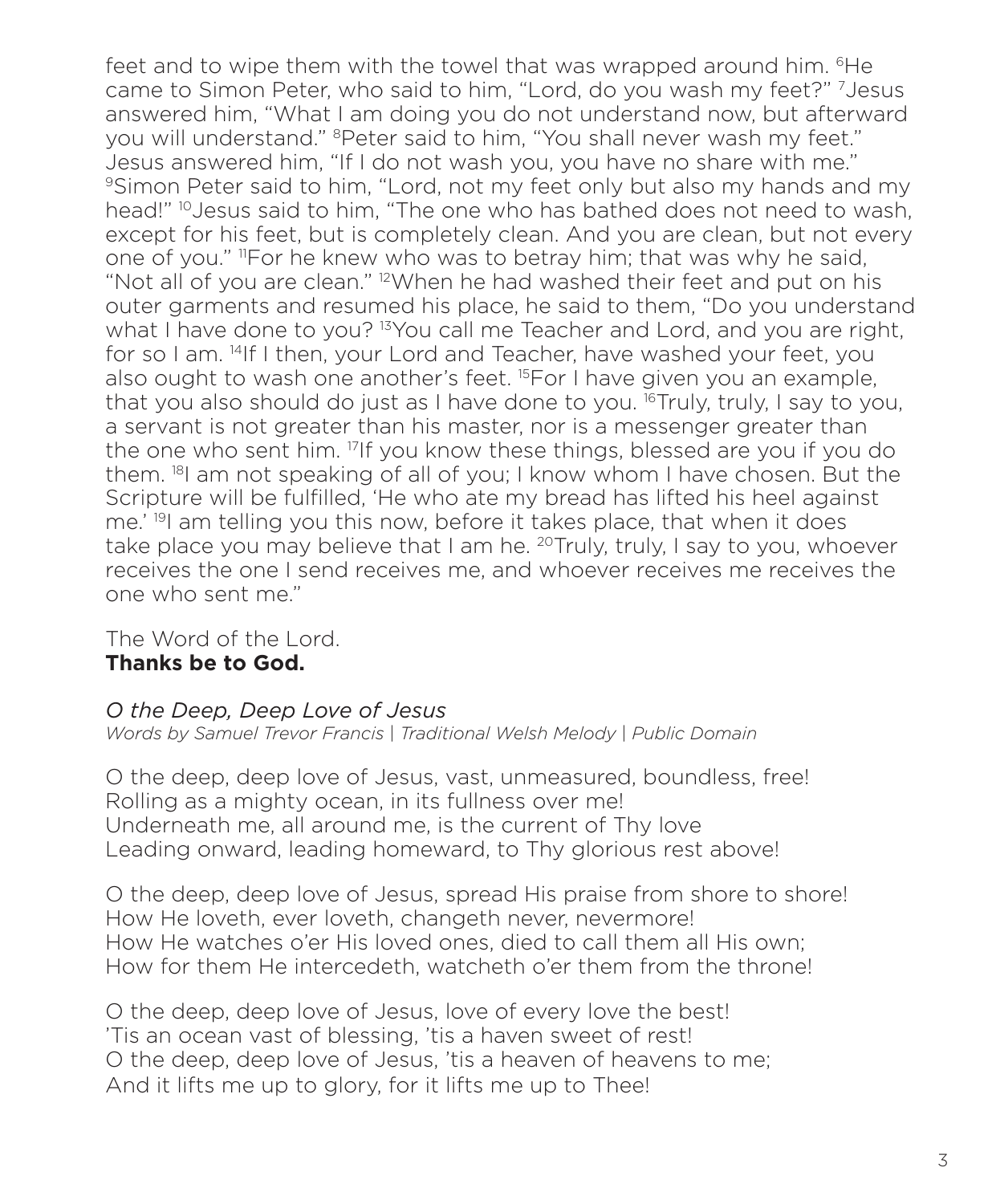#### THE SECOND LESSON | JESUS PREDICTS JUDAS' BETRAYAL

## *John 13:21-30*

After saying these things, Jesus was troubled in his spirit, and testified, "Truly, truly, I say to you, one of you will betray me." 22The disciples looked at one another, uncertain of whom he spoke. 23One of his disciples, whom Jesus loved, was reclining at table at Jesus' side, 24so Simon Peter motioned to him to ask Jesus of whom he was speaking. <sup>25</sup>So that disciple, leaning back against Jesus, said to him, "Lord, who is it?" 26Jesus answered, "It is he to whom I will give this morsel of bread when I have dipped it." So when he had dipped the morsel, he gave it to Judas, the son of Simon Iscariot. <sup>27</sup>Then after he had taken the morsel, Satan entered into him. Jesus said to him, "What you are going to do, do quickly." <sup>28</sup>Now no one at the table knew why he said this to him. <sup>29</sup>Some thought that, because Judas had the moneybag, Jesus was telling him, "Buy what we need for the feast," or that he should give something to the poor. <sup>30</sup>So, after receiving the morsel of bread, he immediately went out. And it was night.

The Word of the Lord. **Thanks be to God.**

## *Help My Unbelief*

*Words by John Newton* | *Music by Clint Wells* | *Red Mountain Music ©2006*

I know the Lord is nigh, and would but cannot pray, For Satan meets me when I try, and frights my soul away. And frights my soul away.

I would but can't repent, though I endeavor oft; This stony heart can ne'er relent till Jesus makes it soft. Till Jesus makes it soft.

Help my unbelief. Help my unbelief. Help my unbelief. My help must come from Thee.

I would but cannot love, though wooed by love divine; No arguments have power to move a soul as base as mine. A soul so base as mine.

I would but cannot rest, in God's most holy will; I know what He appoints is best, and murmur at it still. I murmur at it still.

Help my unbelief. Help my unbelief. Help my unbelief. My help must come from Thee.  $4\,$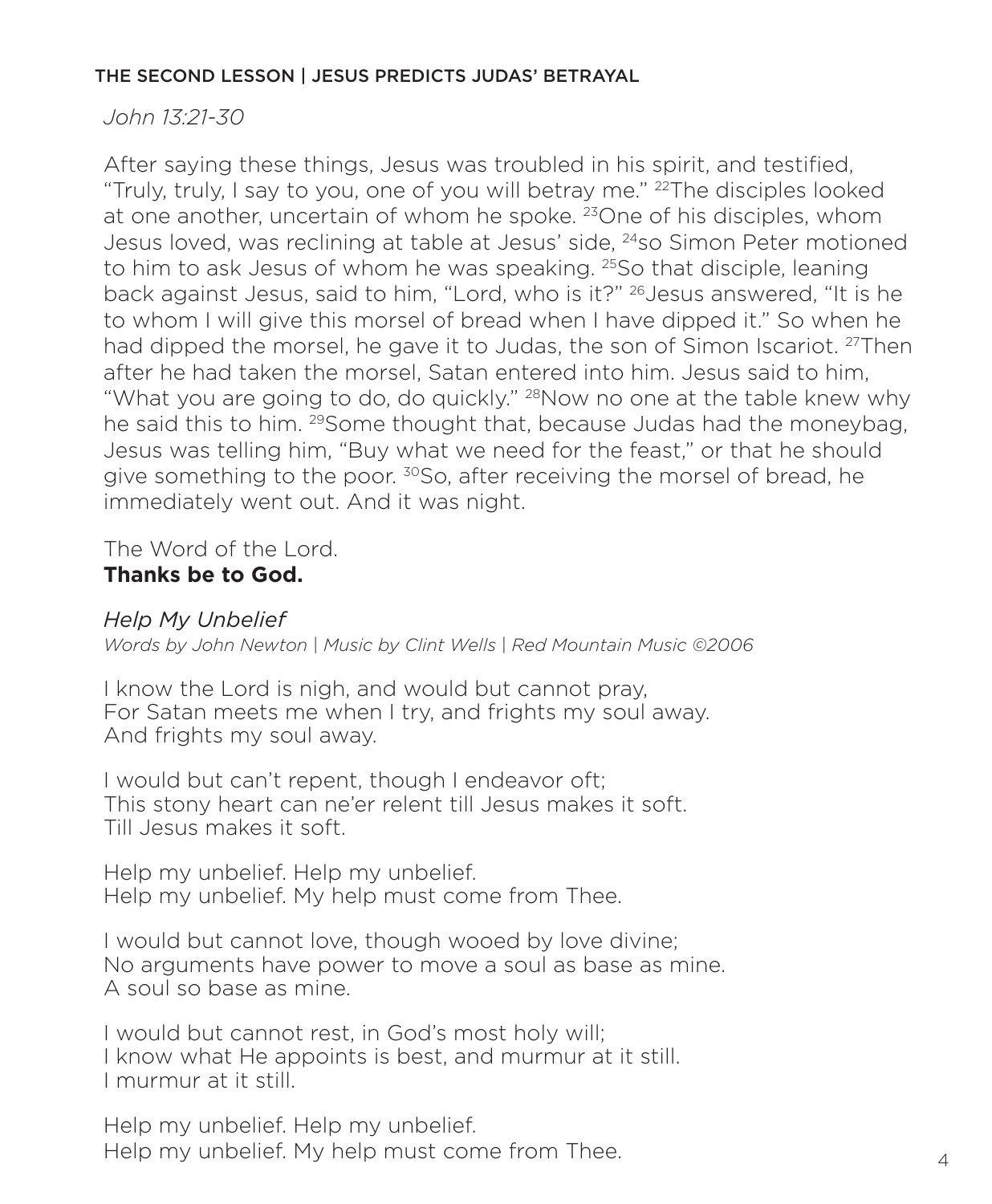### THE THIRD LESSON | JESUS GIVES HIS DISCIPLES A NEW COMMANDMENT

### *John 13:31-38*

3When he had gone out, Jesus said, "Now is the Son of Man glorified, and God is glorified in him. 32If God is glorified in him, God will also glorify him in himself, and glorify him at once.  $33$ Little children, yet a little while I am with you. You will seek me, and just as I said to the Jews, so now I also say to you, 'Where I am going you cannot come.' <sup>34</sup>A new commandment I give to you, that you love one another: just as I have loved you, you also are to love one another. <sup>35</sup>By this all people will know that you are my disciples, if you have love for one another." <sup>36</sup>Simon Peter said to him, "Lord, where are you going?" Jesus answered him, "Where I am going you cannot follow me now, but you will follow afterward." 37Peter said to him, "Lord, why can I not follow you now? I will lay down my life for you." 38Jesus answered, "Will you lay down your life for me? Truly, truly, I say to you, the rooster will not crow till you have denied me three times.

The Word of the Lord. **Thanks be to God.**

HOMILY | *Rev. Ryan Tompkins*

*Jesus Cast a Look on Me*

*Words by Jerry Berridge* | *Music by Matthew Perryman Jones* | *©MPJ Music*

Jesus cast a look on me, Give me sweet simplicity Make me poor and keep me low, Seeking only Thee to know.

All that feeds my busy pride, Cast it evermore aside Bid my will to Thine submit, Lay me humbly at Thy feet.

Make me like a little child, Of my strength and wisdom spoiled Seeing only in Thy light, Walking only in Thy might.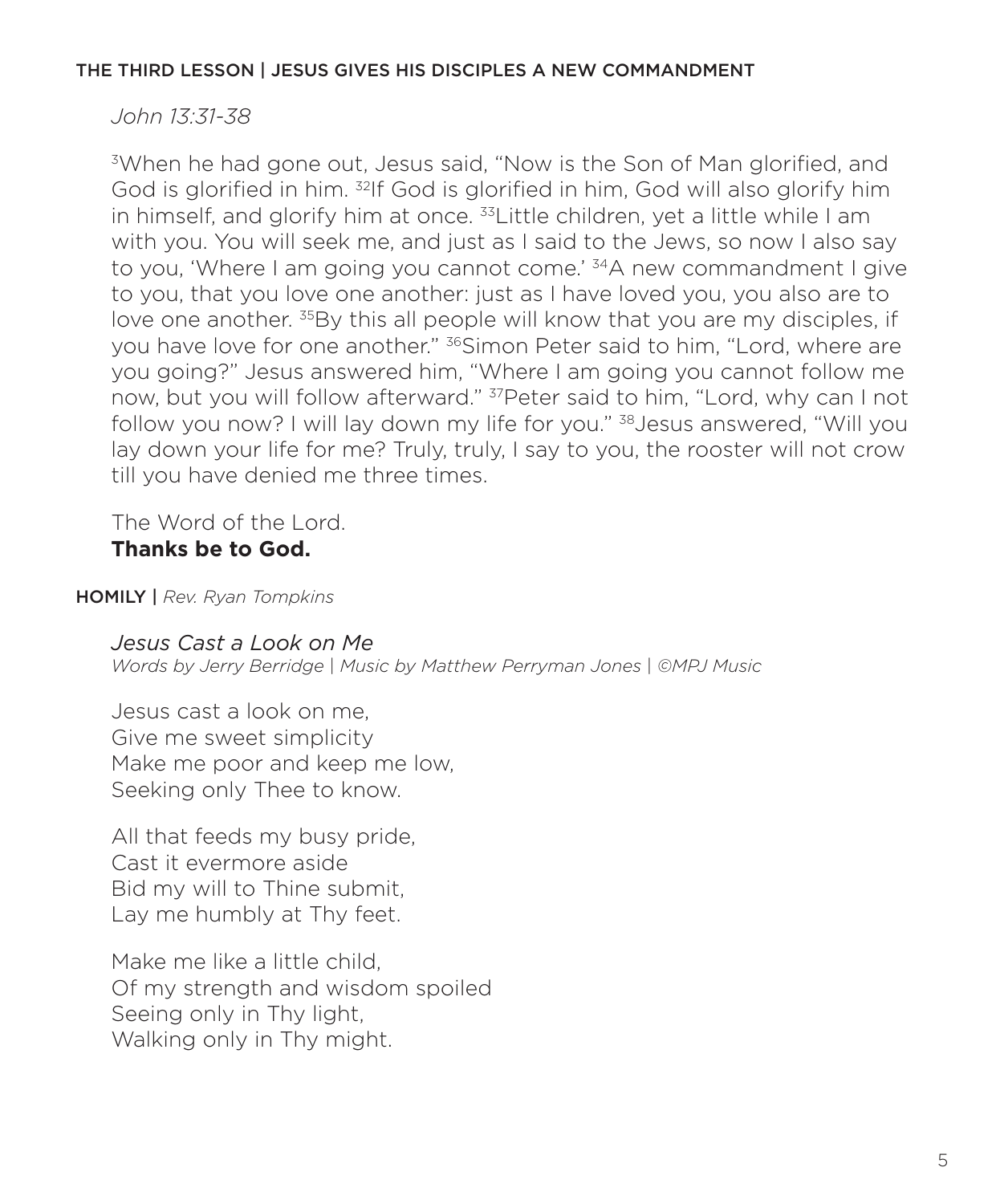#### THE FOURTH LESSON | JUDAS' BETRAYAL AND JESUS' ARREST

## *John 18:1-14*

When Jesus had spoken these words, he went out with his disciples across the brook Kidron, where there was a garden, which he and his disciples entered. 2Now Judas, who betrayed him, also knew the place, for Jesus often met there with his disciples. <sup>3</sup>So Judas, having procured a band of soldiers and some officers from the chief priests and the Pharisees, went there with lanterns and torches and weapons. 4Then Jesus, knowing all that would happen to him, came forward and said to them, "Whom do you seek?" 5They answered him, "Jesus of Nazareth." Jesus said to them, "I am he." Judas, who betrayed him, was standing with them. <sup>6</sup>When Jesus said to them, "I am he," they drew back and fell to the ground. 7So he asked them again, "Whom do you seek?" And they said, "Jesus of Nazareth." <sup>8</sup> Jesus answered, "I told you that I am he. So, if you seek me, let these men go." 9This was to fulfill the word that he had spoken: "Of those whom you gave me I have lost not one." 10Then Simon Peter, having a sword, drew it and struck the high priest's servant and cut off his right ear. (The servant's name was Malchus.) "So Jesus said to Peter, "Put your sword into its sheath; shall I not drink the cup that the Father has given me?" <sup>12</sup>So the band of soldiers and their captain and the officers of the Jews arrested Jesus and bound him. 13First they led him to Annas, for he was the fatherin-law of Caiaphas, who was high priest that year. 14It was Caiaphas who had advised the Jews that it would be expedient that one man should die for the people.

The Word of the Lord. **Thanks be to God.**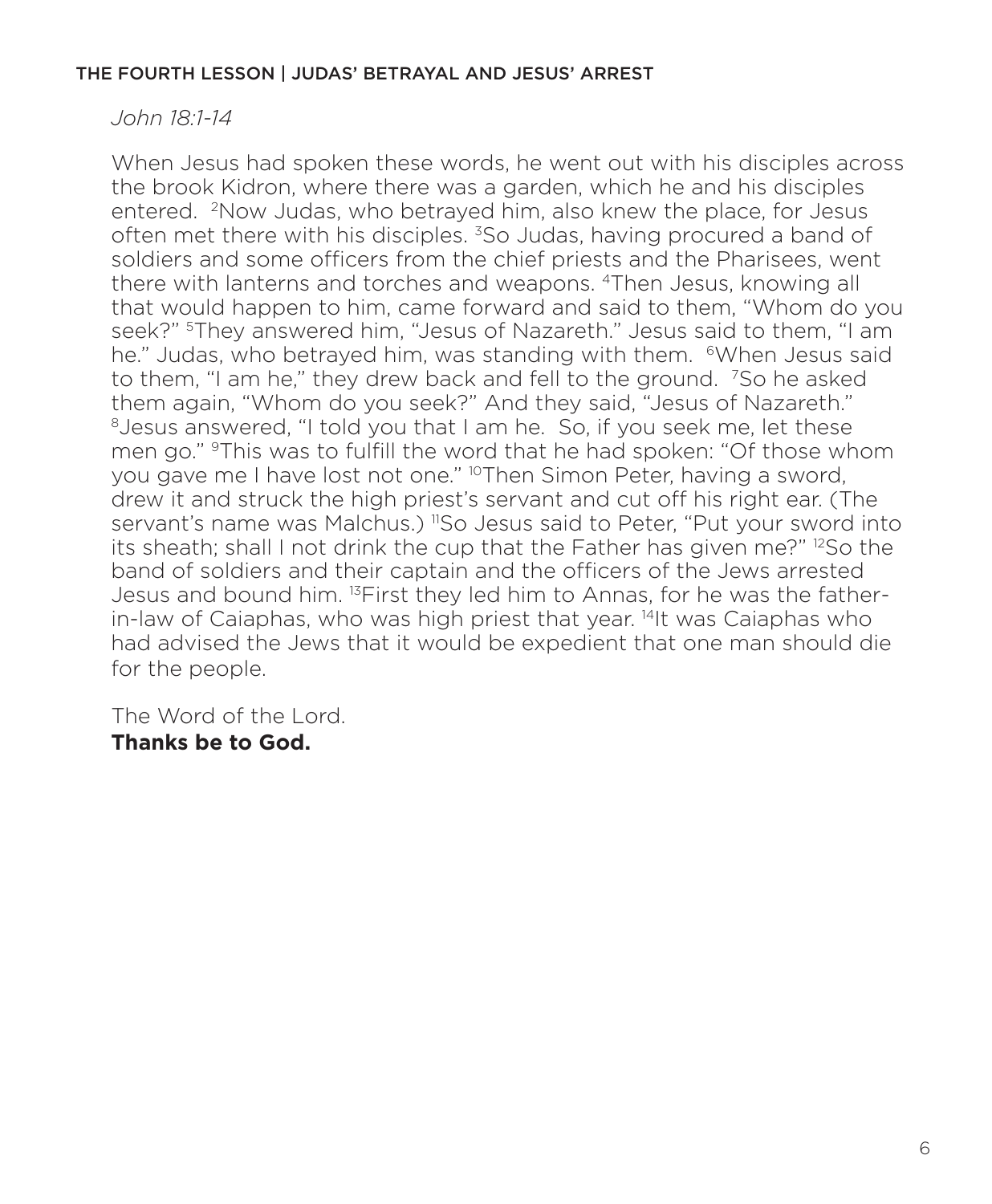# *Christ or Else I Die*

*Lyrics by William Hammond* | *Music by Drew Holcomb* | *Red Mountain Music ©2005*

Gracious Lord, incline thy ear; My requests vouchsafe to hear; Hear my never-ceasing cry; Give me Christ, or else I die.

Wealth and honor I disdain. Earthly comforts, Lord are vain; These can never satisfy: Give me Christ, or else I die.

All unholy and unclean, I am nothing else but sin; On thy mercy I rely; Give me Christ, or else I die.

Thou dost freely save the lost; In thy grace alone I trust. With my earnest suit comply; Give me Christ, or else I die.

Thou dost promise to forgive All who in thy Son believe; Lord, I know thou canst not lie; Give me Christ, or else I die.

All unholy and unclean, I am nothing else but sin; On thy mercy I rely; Give me Christ, or else I die.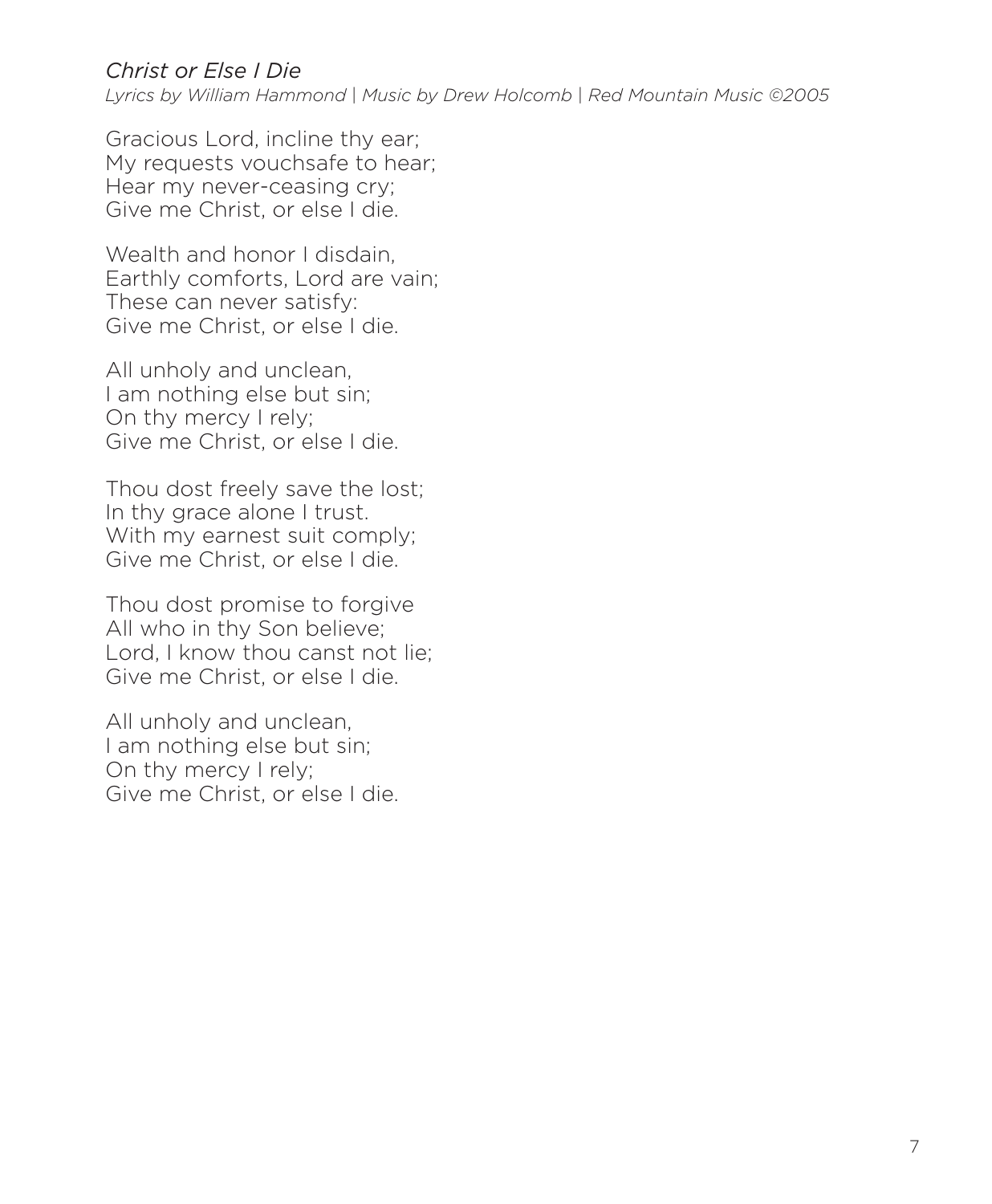#### THE FIFTH LESSON | JESUS BEFORE PILATE

*John 18:28-40*

Then they led Jesus from the house of Caiaphas to the governor's headquarters. It was early morning. They themselves did not enter the governor's headquarters, so that they would not be defiled, but could eat the Passover. 29So Pilate went outside to them and said, "What accusation do you bring against this man?" <sup>30</sup>They answered him, "If this man were not doing evil, we would not have delivered him over to you." <sup>31</sup>Pilate said to them, "Take him yourselves and judge him by your own law." The Jews said to him, "It is not lawful for us to put anyone to death." <sup>32</sup>This was to fulfill the word that Jesus had spoken to show by what kind of death he was going to die. 33So Pilate entered his headquarters again and called Jesus and said to him, "Are you the King of the Jews?" <sup>34</sup> Jesus answered, "Do you say this of your own accord, or did others say it to you about me?" <sup>35</sup>Pilate answered, "Am I a Jew? Your own nation and the chief priests have delivered you over to me. What have you done?" <sup>36</sup>Jesus answered, "My kingdom is not of this world. If my kingdom were of this world, my servants would have been fighting, that I might not be delivered over to the Jews. But my kingdom is not from the world." 37Then Pilate said to him, "So you are a king?" Jesus answered, "You say that I am a king. For this purpose I was born and for this purpose I have come into the world—to bear witness to the truth. Everyone who is of the truth listens to my voice." <sup>38</sup>Pilate said to him, "What is truth?" After he had said this, he went back outside to the Jews and told them, "I find no quilt in him. <sup>39</sup>But you have a custom that I should release one man for you at the Passover. So do you want me to release to you the King of the Jews?" 40They cried out again, "Not this man, but Barabbas!" Now Barabbas was a robber.

The Word of the Lord. **Thanks be to God.**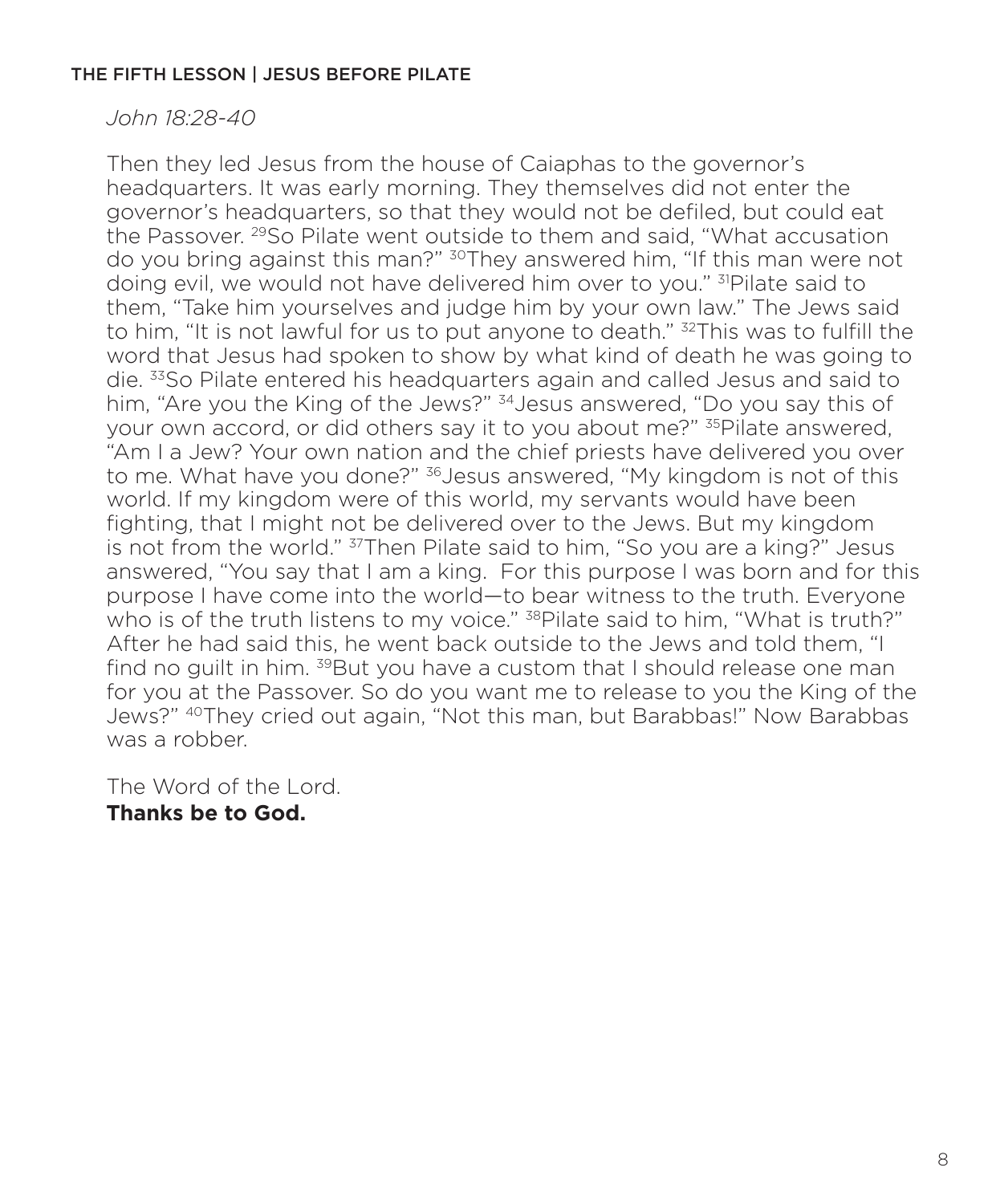### *Man of Sorrows*

*Words and Music by Philip P. Bliss* | *Public Domain*

Man of Sorrows, what a name For the Son of God who came Ruined sinners to reclaim: Hallelujah! What a Savior!

Bearing shame and scoffing rude, In my place condemned he stood, Sealed my pardon with his blood; Hallelujah! What a Savior!

Guilty, vile, and helpless, we; Spotless Lamb of God was he; Full atonement! Can it be? Hallelujah! What a Savior!

#### THE SIXTH LESSON | JESUS IS MOCKED AND TORTURED

### *John 19:1-16a*

Then Pilate took Jesus and flogged him. 2And the soldiers twisted together a crown of thorns and put it on his head and arrayed him in a purple robe. 3They came up to him, saying, "Hail, King of the Jews!" and struck him with their hands. 4Pilate went out again and said to them, "See, I am bringing him out to you that you may know that I find no quilt in him." <sup>5</sup>So Jesus came out, wearing the crown of thorns and the purple robe. Pilate said to them, "Behold the man!" 6When the chief priests and the officers saw him, they cried out, "Crucify him, crucify him!" Pilate said to them, "Take him yourselves and crucify him, for I find no guilt in him." 7The Jews answered him, "We have a law, and according to that law he ought to die because he has made himself the Son of God." <sup>8</sup>When Pilate heard this statement, he was even more afraid. <sup>9</sup>He entered his headquarters again and said to Jesus, "Where are you from?" But Jesus gave him no answer. <sup>10</sup>So Pilate said to him, "You will not speak to me? Do you not know that I have authority to release you and authority to crucify you?" 11Jesus answered him, "You would have no authority over me at all unless it had been given you from above. Therefore he who delivered me over to you has the greater sin." <sup>12</sup>From then on Pilate sought to release him, but the Jews cried out, "If you release this man, you are not Caesar's friend. Everyone who makes himself a king opposes Caesar." 13So when Pilate heard these words, he brought Jesus out and sat down on the judgment seat at a place called The Stone Pavement, and in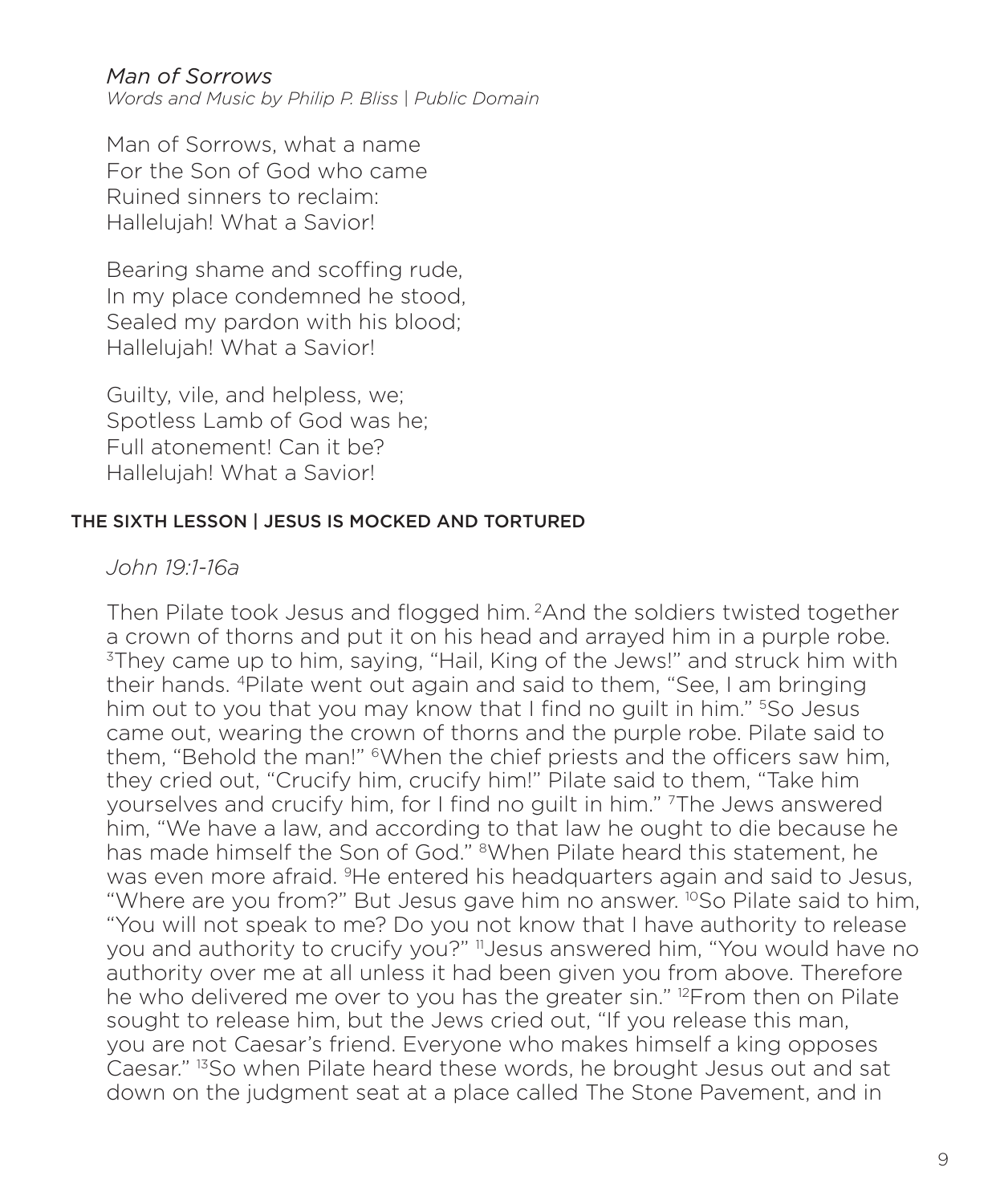Aramaic Gabbatha. 14Now it was the day of Preparation of the Passover. It was about the sixth hour. He said to the Jews, "Behold your King!" <sup>15</sup>They cried out, "Away with him, away with him, crucify him!" Pilate said to them, "Shall I crucify your King?" The chief priests answered, "We have no king but Caesar." 16So he delivered him over to them to be crucified.

The Word of the Lord. **Thanks be to God.**

## *O Sacred Head Now Wounded*

*Words by Bernard of Clairvaux | Music by Jans Leo Hassler | Public Domain*

O sacred Head, now wounded, with grief and shame weighed down; Now scornfully surrounded with thorns, thine only crown; O sacred Head, what glory, what bliss till now was thine! Yes, though despised and glory, I joy to call thee mine.

What thou, my Lord, hast suffered was all for sinners' gain: Mine, mine was the transgression, but thine the deadly pain. Lo, here I fall, my Savior! 'Tis I deserve thy place; Look on me with thy favor, vouchsafe to me thy grace.

What language shall I borrow to thank thee, dearest Friend, For this, thy dying sorrow, thy pity without end? O make me thine forever, and should I fainting be, Lord, let me never, never outlive my love to thee.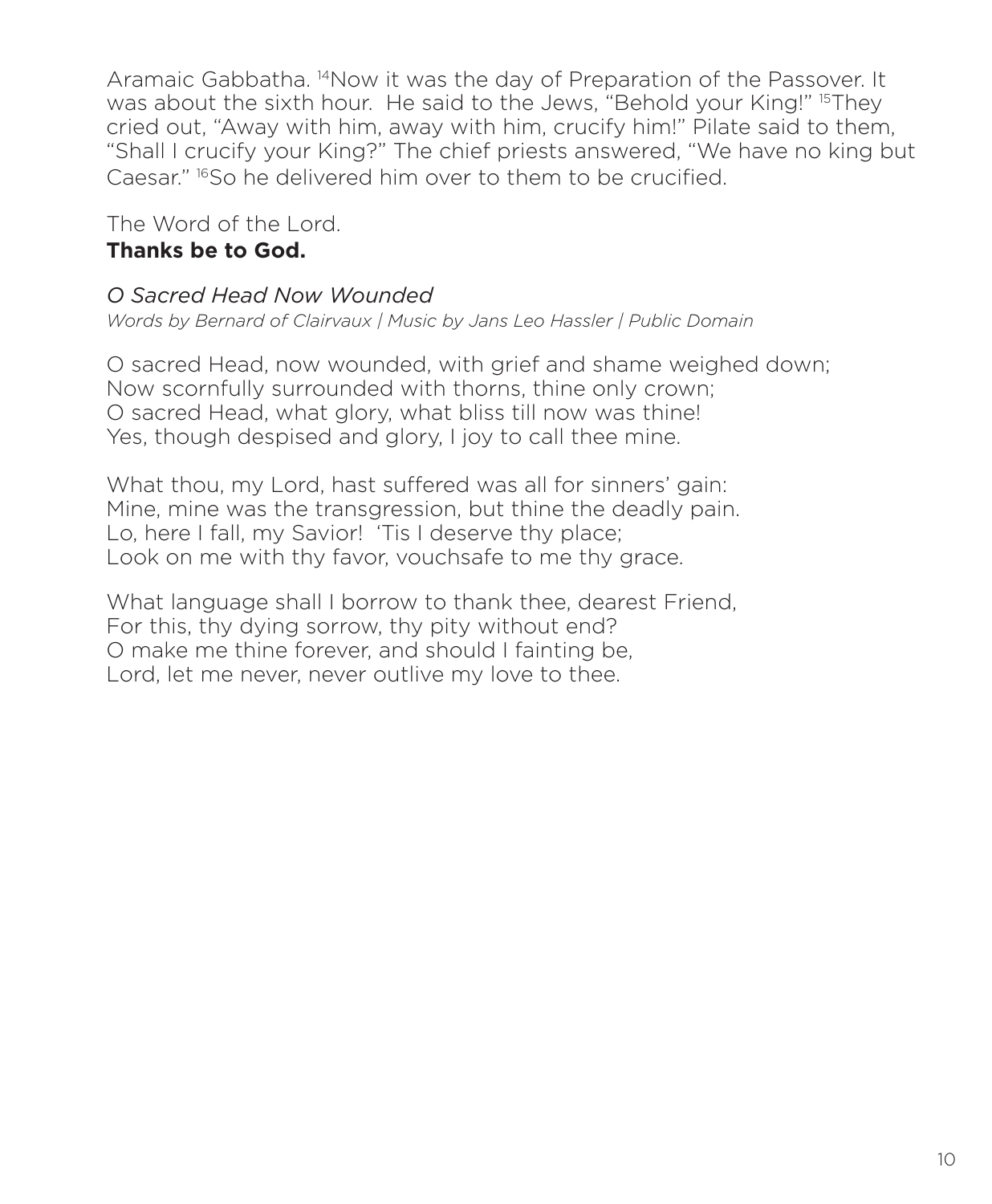#### THE SEVENTH LESSON | THE CRUCIFIXION OF JESUS

*John 19:16b-27*

So they took Jesus,  $\frac{17}{2}$  and he went out, bearing his own cross, to the place called The Place of a Skull, which in Aramaic is called Golgotha. 18There they crucified him, and with him two others, one on either side, and Jesus between them. 19Pilate also wrote an inscription and put it on the cross. It read, "Jesus of Nazareth, the King of the Jews." <sup>20</sup>Many of the Jews read this inscription, for the place where Jesus was crucified was near the city, and it was written in Aramaic, in Latin, and in Greek. <sup>21</sup>So the chief priests of the Jews said to Pilate, "Do not write, 'The King of the Jews,' but rather, 'This man said, I am King of the Jews.'" 22Pilate answered, "What I have written I have written." <sup>23</sup> When the soldiers had crucified Jesus, they took his garments and divided them into four parts, one part for each soldier; also his tunic. But the tunic was seamless, woven in one piece from top to bottom, 24so they said to one another, "Let us not tear it, but cast lots for it to see whose it shall be." This was to fulfill the Scripture which says,

> "They divided my garments among them, and for my clothing they cast lots."

So the soldiers did these things, <sup>25</sup>but standing by the cross of Jesus were his mother and his mother's sister, Mary the wife of Clopas, and Mary Magdalene. 26When Jesus saw his mother and the disciple whom he loved standing nearby, he said to his mother, "Woman, behold, your son!" <sup>27</sup>Then he said to the disciple, "Behold, your mother!" And from that hour the disciple took her to his own home.

The Word of the Lord. **Thanks be to God.**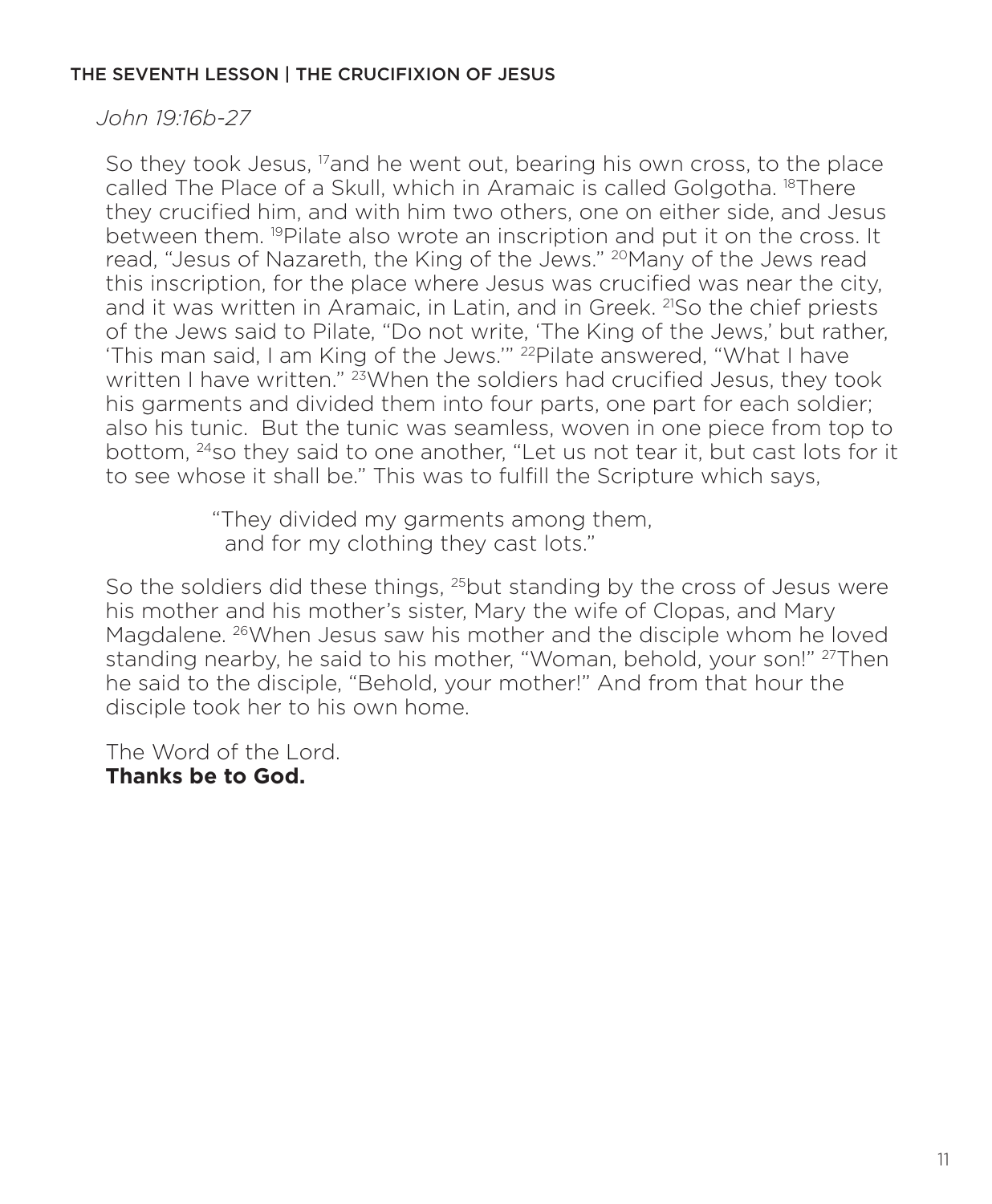CELEBRATION OF THE SACRAMENT OF THE LORD'S SUPPER | *The family meal of Christians*

The Lord be with you.

## And also with you.

Lift up your hearts.

## We lift them up to the Lord.

 You are worthy, our Lord and God, to receive glory and honor and power, for you created all things, making us in your image. We praise you for your Son, our Savior Jesus Christ, who by His death on the cross and rising to new life offered the one true sacrifice for sin and obtained an eternal deliverance for His people. Therefore, we lift our voices to praise you, saying: **Holy, Holy, Holy Lord, God of power and might, heaven and earth are full of your glory. Hosanna in the highest!**

### PRAYER

 Gracious God, we thank you for these gifts of bread and wine, and pray that we who receive them, in the fellowship of the Holy Spirit, according to our Savior's word, may share in victory and eternal life.

### WORDS OF INSTITUTION

 Let us proclaim the mystery of faith: Christ has died, Christ is risen, Christ will come again. Hallelujah! Christ our Passover has been sacrificed for us. Therefore, let us keep the feast. **Hallelujah!**  The gifts of God for the people of God.  **Thanks be to God!** 

PARTAKING OF THE ELEMENTS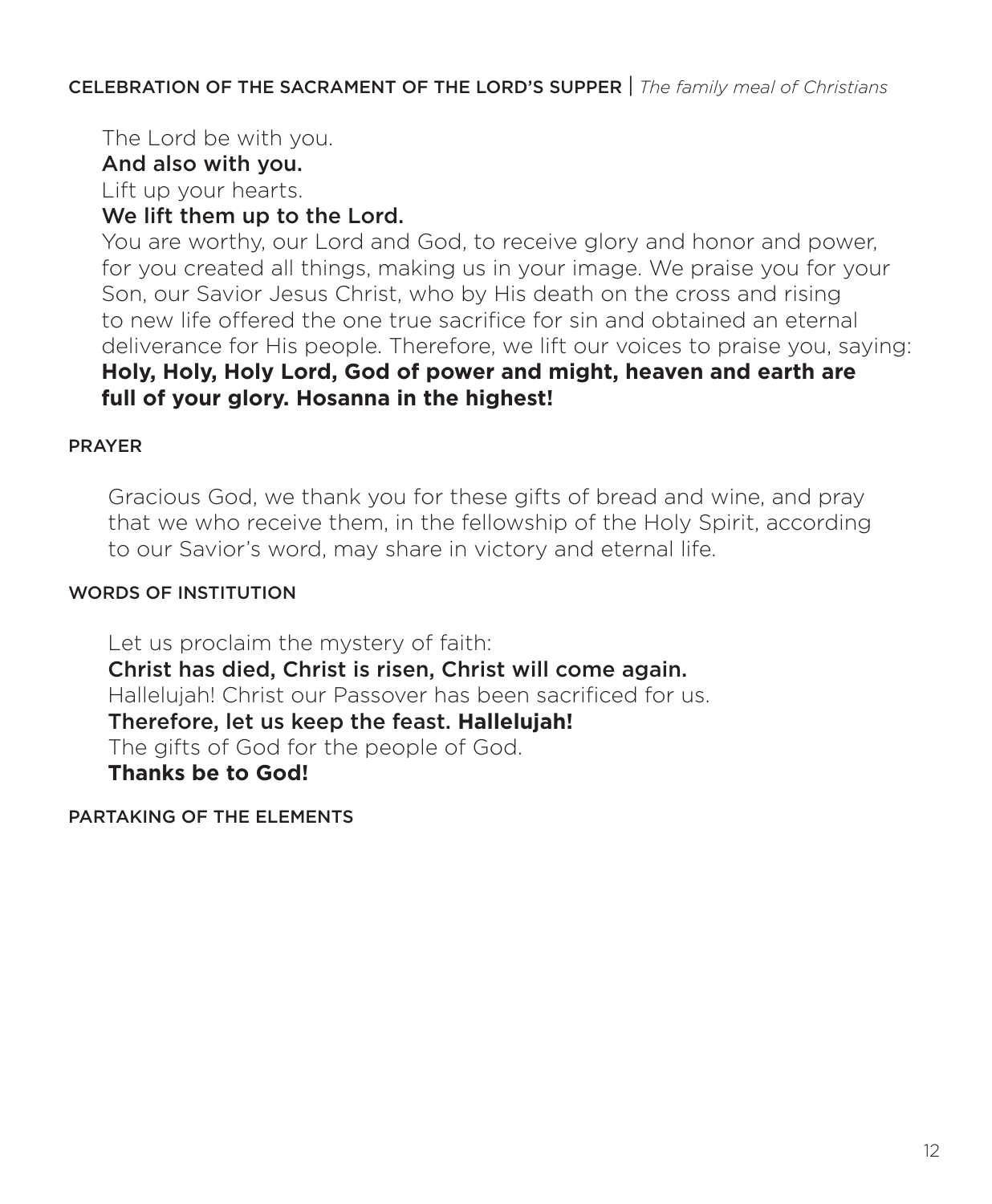*The Lord's Supper, also called Communion or the Eucharist, is the family meal of Christians. We invite followers of Jesus Christ to partake of this sacrament: those who have believed the good news, have repented of their sins, and are baptized members in good standing in the*  Lord's Church. If you are not a Christian, or if you are not prepared to share in this meal, *we encourage you to spend this time in prayer. We hope that this time is helpful to you as you consider your relationship with Jesus Christ and with His people, the Church.*

> *Please consider offering your tithes as a physical act of worship by placing your offering in the tithe box located at the entrance to the chapel on your way back to your seat after communion.*

## *Prayer for Those Searching for Truth*

 *Lord Jesus, you claim to be the way, the truth, and the life. Grant that I might be undaunted by the cost of following you as I consider the reasons for doing so. If what you claim is true, please guide me, teach me, and open to me the reality of who you are. Give me an understanding of you that is coherent, convincing, and that leads to the life that you promise. Amen.*

## *Prayer for Awakening*

 *Lord Jesus, I have heard from the Bible for years, and have been in church for years, but very little of this seems real to me. Please show me the reality of what you are saying. Unnerve me with the badness of the bad news. Enthrall me with the goodness of the good news. Make what is familiar seem new. Amen.*

### *Prayer of Belief*

 *Lord Jesus, I admit that I am weaker and more sinful than I ever before believed, but through you I am more loved and accepted than I ever dared to hope. I thank you for paying my debt, bearing my punishment on the cross, and offering forgiveness and new life. Knowing that you have been raised from the dead, I turn from my sins and receive you as Savior and Lord. Amen.*

### *Prayer for Covenant Children*

 *Lord Jesus, thank you for giving me the opportunity to grow up in a Christian family where I am surrounded by the good news of the gospel. Help me to grow in my understanding of who you are and what you have done for me on the cross. Help me learn what it means for me to turn from my sins and trust in you alone for my salvation. Teach me what it means to follow you as one of your disciples. Amen.*

### *Prayer for Those Struggling Against Sin*

 *Lord Jesus, give me the ability to see in you the fulfillment of all my needs and desires, and help me to turn from every false source of satisfaction to feed on you, the true and living bread. Enable me to lay aside the sin that clings so closely to me, and run with perseverance the race that you have set before me, looking only to you, the author and perfecter of my faith. Amen.*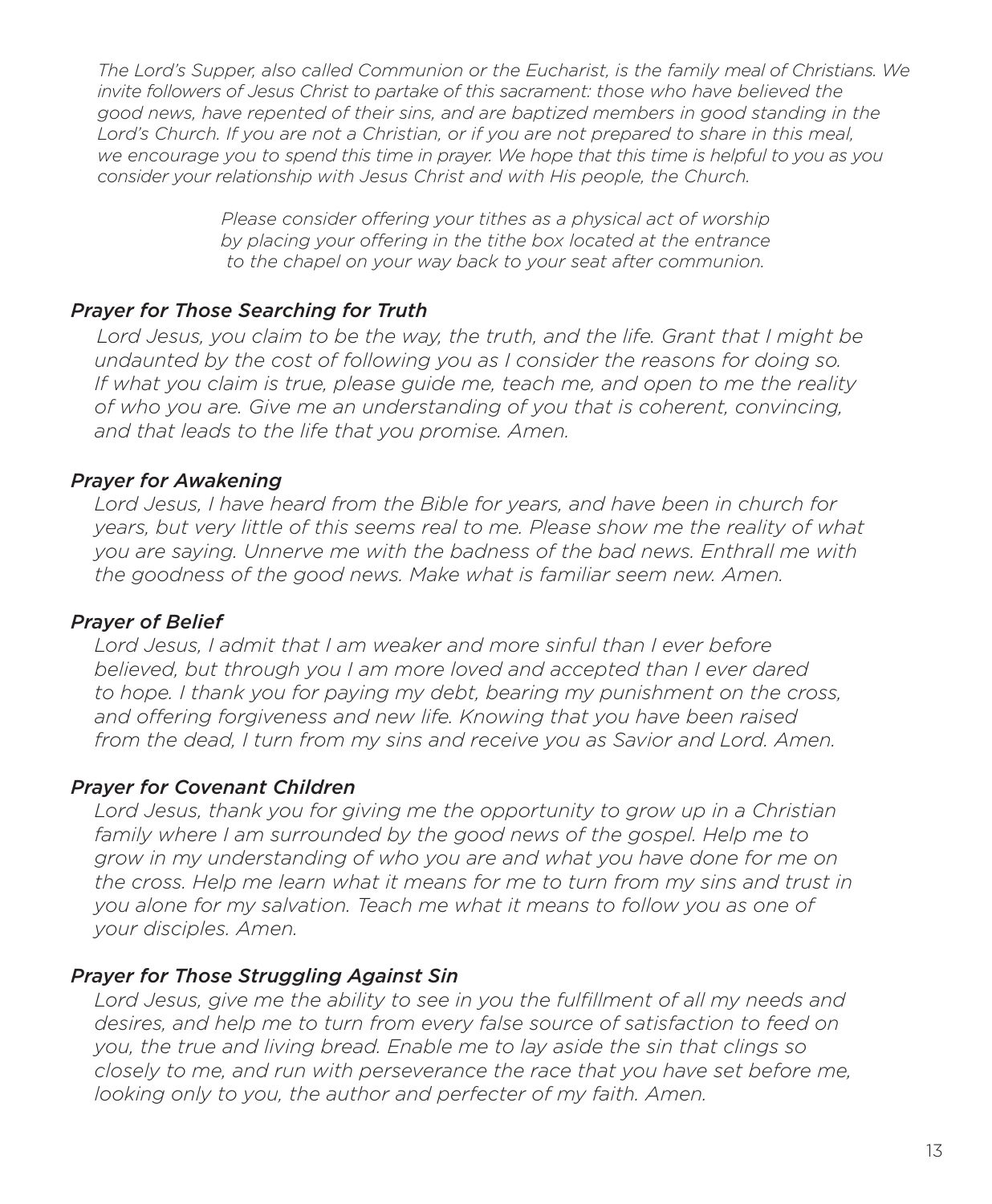# *Hark the Voice of Love and Mercy*

*Words by Jonathan Evans & Benjamin Francis* | *Music: Jeff Koonce* | *Red Mountain Music ©2005*

Hark, the voice of love and mercy sounds aloud from Calvary; See, it rends the rocks asunder, shakes the earth, and veils the sky: "It is finished, It is finished," Hear the dying Savior cry; "It is finished, It is finished," Hear the dying Savior cry.

"It is finished," O what pleasure do these charming words afford; Heav'nly blessings, without measure, flow to us from Christ the Lord: "It is finished, it is finished," Saints the dying words record. "It is finished, it is finished," Saints the dying words record.

Finished all the types and shadows of the ceremonial law; Finished all that God had promised; Death and hell no more shall awe: "It is finished, it is finished," Saints from hence your comfort draw. "It is finished, it is finished," Saints from hence your comfort draw.

Tune your harps anew, ye seraphs, Join to sing the pleasing theme; Saints on earth, and all in heaven, Join to praise Emmanuel's name: Hallelujah! Hallelujah! Glory to the bleeding lamb! Hallelujah! Hallelujah! Glory to the bleeding lamb!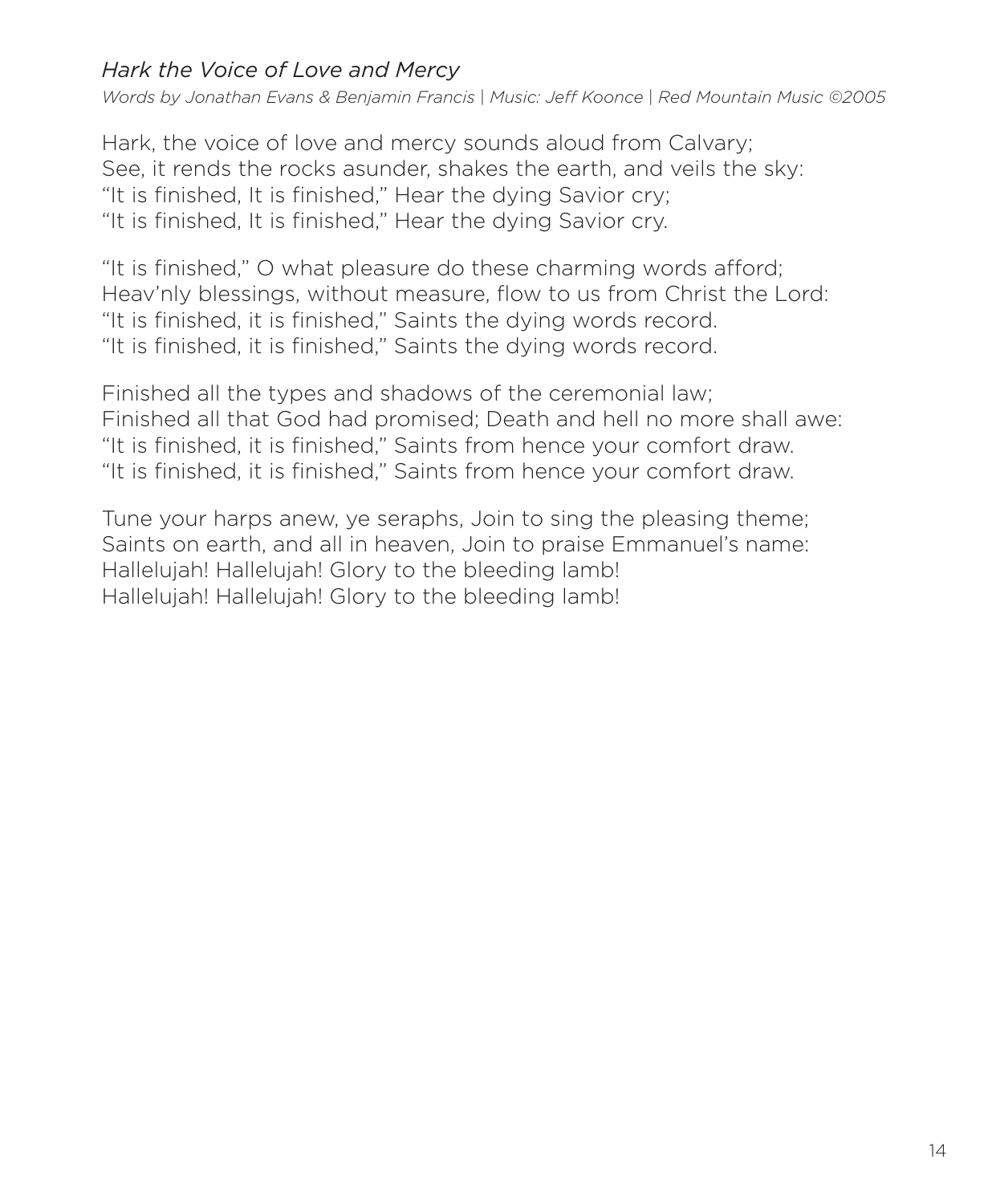### THE EIGHTH LESSON | THE DEATH OF JESUS

*John 19:28-37*

After this, Jesus, knowing that all was now finished, said (to fulfill the Scripture), "I thirst." <sup>29</sup>A jar full of sour wine stood there, so they put a sponge full of the sour wine on a hyssop branch and held it to his mouth. <sup>30</sup>When Jesus had received the sour wine, he said, "It is finished," and he bowed his head and gave up his spirit. 31Since it was the day of Preparation, and so that the bodies would not remain on the cross on the Sabbath (for that Sabbath was a high day), the Jews asked Pilate that their legs might be broken and that they might be taken away.  $32$  So the soldiers came and broke the legs of the first, and of the other who had been crucified with him. 33 But when they came to Jesus and saw that he was already dead, they did not break his legs. 34But one of the soldiers pierced his side with a spear, and at once there came out blood and water.  $35$ He who saw it has borne witness his testimony is true, and he knows that he is telling the truth—that you also may believe. <sup>36</sup>For these things took place that the Scripture might be fulfilled: "Not one of his bones will be broken." <sup>37</sup>And again another Scripture says, "They will look on him whom they have pierced."

The Word of the Lord. Thanks be to God.

#### THANKSGIVING

### *He Rescued Me*

*Lyrics and Music by Red Mountain Music* | *Red Mountain Music ©2003*

I never wanted to follow Jesus, I never wanted to follow Jesus, I never wanted to follow Jesus, He rescued me, He rescued me, No turning back, No turning back.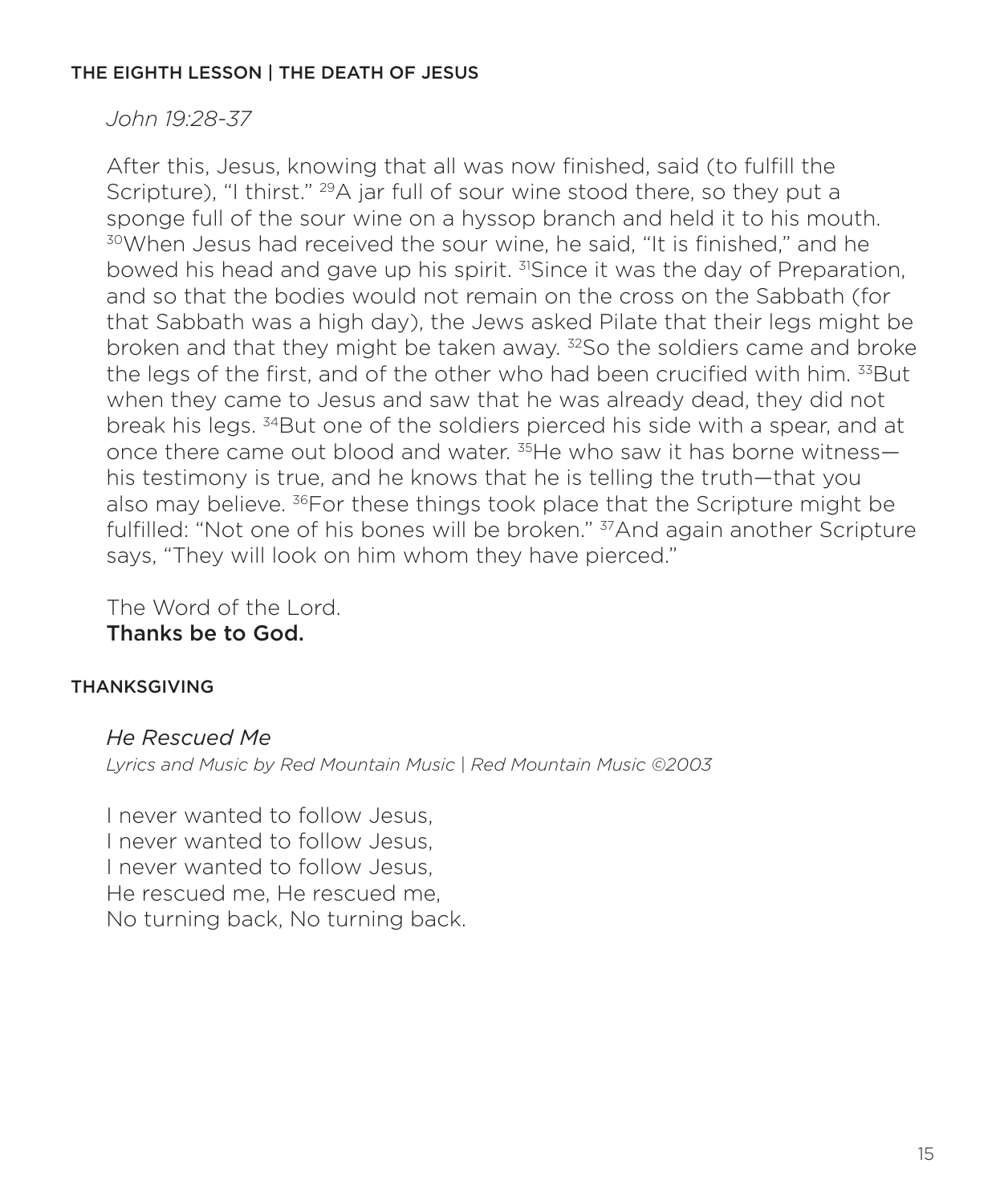#### THE NINTH LESSON | THE BURIAL OF JESUS

## *John 19:38-42*

After these things Joseph of Arimathea, who was a disciple of Jesus, but secretly for fear of the Jews, asked Pilate that he might take away the body of Jesus, and Pilate gave him permission. So he came and took away his body. 39Nicodemus also, who earlier had come to Jesus by night, came bringing a mixture of myrrh and aloes, about seventy-five pounds in weight. 40So they took the body of Jesus and bound it in linen cloths with the spices, as is the burial custom of the Jews. <sup>41</sup>Now in the place where he was crucified there was a garden, and in the garden a new tomb in which no one had yet been laid. <sup>42</sup>So because of the Jewish day of Preparation, since the tomb was close at hand, they laid Jesus there.

#### **DISMISSAL**